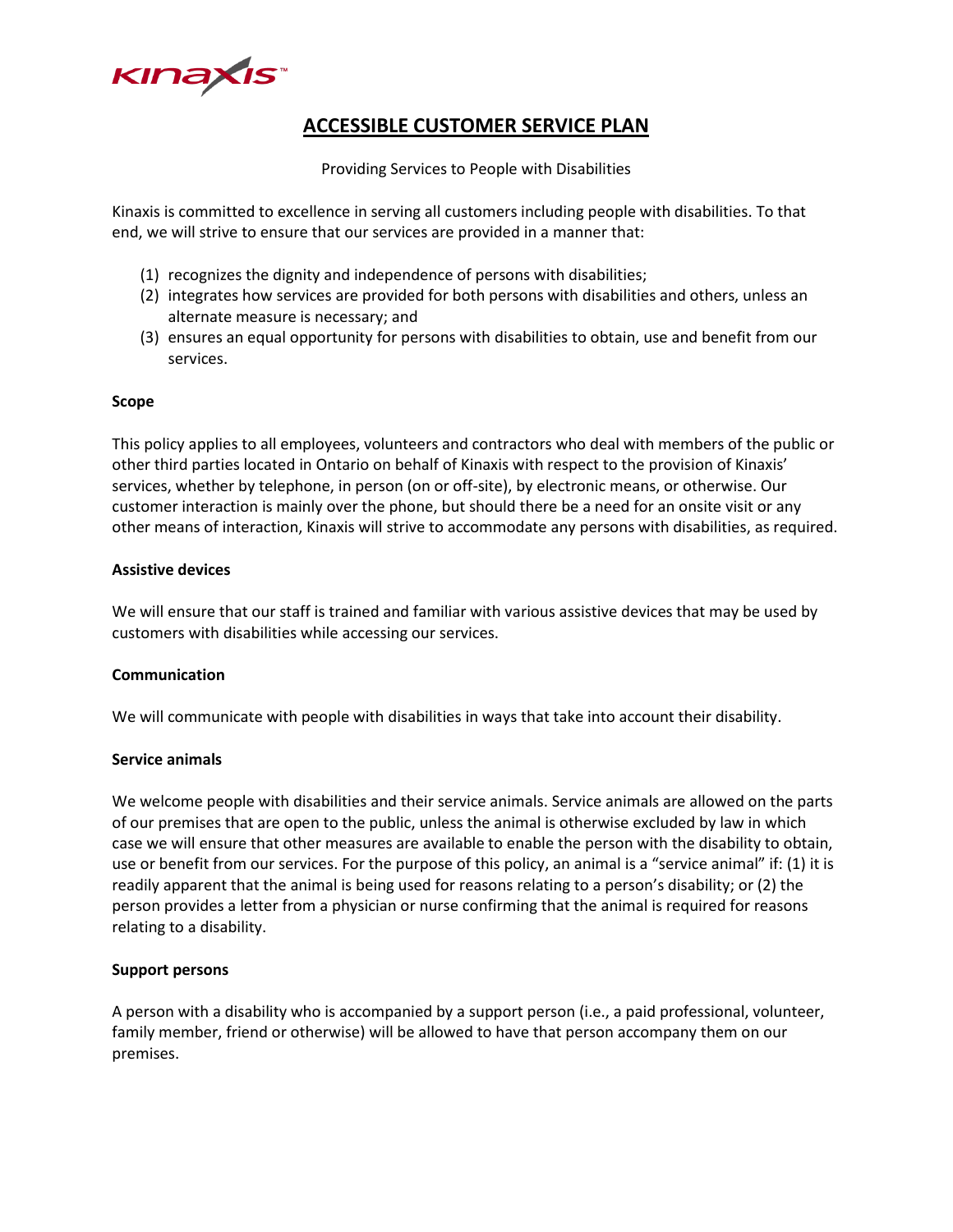

### **Notice of temporary disruption**

In the event of a planned or unexpected disruption to services (e.g. over phone/email) or facilities (e.g. elevators) commonly used by customers with disabilities Kinaxis will notify customers promptly. This clearly posted notice onsite and/or on our website will include information about the reason for the disruption, its anticipated length of time, and a description of alternative facilities or services, if available. Kinaxis will make best efforts to provide advance notice of planned disruptions.

The notice will be placed at the site of normal access indicating alternative options.

## **Training for staff**

Kinaxis will provide training to all employees and volunteers who deal with the public or other third parties located in Ontario on Kinaxis' behalf, or who participate in developing customer service policies, practices and procedures. Individuals in the following positions will be trained: Product Support Representatives & Corporate Trainers.

This training will be provided to above indicated staff within 3 months of hire. Kinaxis will maintain records of the training provided to staff including the dates on which the training is provided and the names of individuals to whom it is provided.

Training will include:

- An overview of the Accessibility for Ontarians with Disabilities Act, 2005 and the requirements of the customer service standard
- Kinaxis' accessible customer service plan
- How to interact and communicate with people with various types of disabilities
- How to interact with people with disabilities who use an assistive device or require the assistance of a service animal or a support person
- What to do if a person with a disability is having difficulty in accessing Kinaxis' support or training services

Staff will also be trained when changes are made to your accessible customer service plan.

Kinaxis will ensure that third party organizations that provide goods or services on behalf of Kinaxis to members of the public or other third parties located in Ontario shall provide the training content described above to any of their employees, volunteers and sub-contractors who engage in such activities on behalf of Kinaxis. Any such training will include a review of this policy.

## **Feedback process**

Kinaxis welcomes and values feedback regarding our provision of services to people with disabilities so that we may continually improve the accessibility of our services. Customers who wish to provide feedback on the way Kinaxis provides services to people with disabilities can email or make verbal suggestions to product support and our trainers. We will also accommodate other means of providing feedback, such as in person, in writing, electronically, or otherwise. All feedback will be directed to our Joint Health and Safety Committee [\(jhsc@kinaxis.com\)](mailto:jhsc@kinaxis.com) or through reception at 613-592-5780.